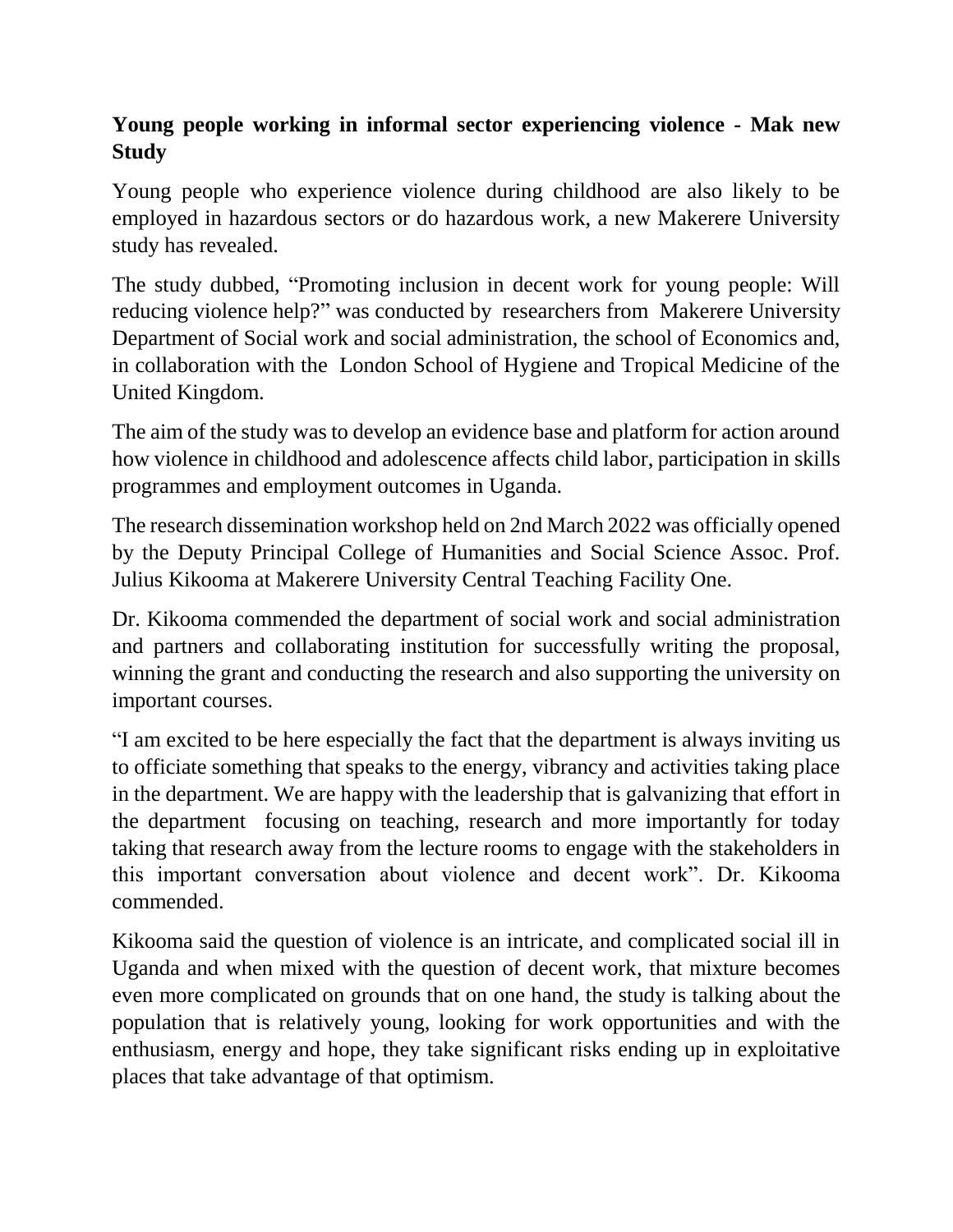"So this occasion that is sharing information from research activities is very important because we are taking time to reflect on what the findings mean, implications and how we can as a society re-examine what is going on and relevant stakeholders can pick up important issues for policy and inform practice and also guide the population. We want young people channel their energies in work but we want them to work in positive environments that are not exploitative", Kikooma said.

Kikooma observed that today's generation is developing behavior and attitude in an instant manner. And so what they try to do does not come out instantly but end up frustrated but from the presentation, it is clear that resilience is part of the package that this instant generation needs as part of its tool box to engage with the complexities of the working environment be it domestic, international and external.

He was optimistic that the research has identified key issues for discussion and policy recommendations an area that the university management is pushing for.

"Now government is committed in injecting money into research activities, we need to ensure that what is generated from the research must find itself in public spaces for public consumption and the way to do that is every piece of work generated through this project must have a policy brief accompanying it", Kikooma advised.

Presenting the research findings the in-country Principal Investigator Makerere University, Prof. Eddy Walakira reported that young people who experience violence during childhood also find challenges accessing skills training because of many factors that compound their vulnerabilities.

Prof. Walakira said that many of the young people aged between 15-24 years experiencing violence have poor backgrounds, find accessing skills training very costly and many end up doing work which does not protect their rights.

"We followed up a cohort from Luwero and found many of the young people were scattered across the country. But the most affected are those working in the informal sector. Some of them are involved in food preparation, others in domestic work while others are trafficked.

So most of them working in informal sector experience a lot of violence and their work is not well protected and experience difficulties accessing good quality skills training", Prof. Walakira said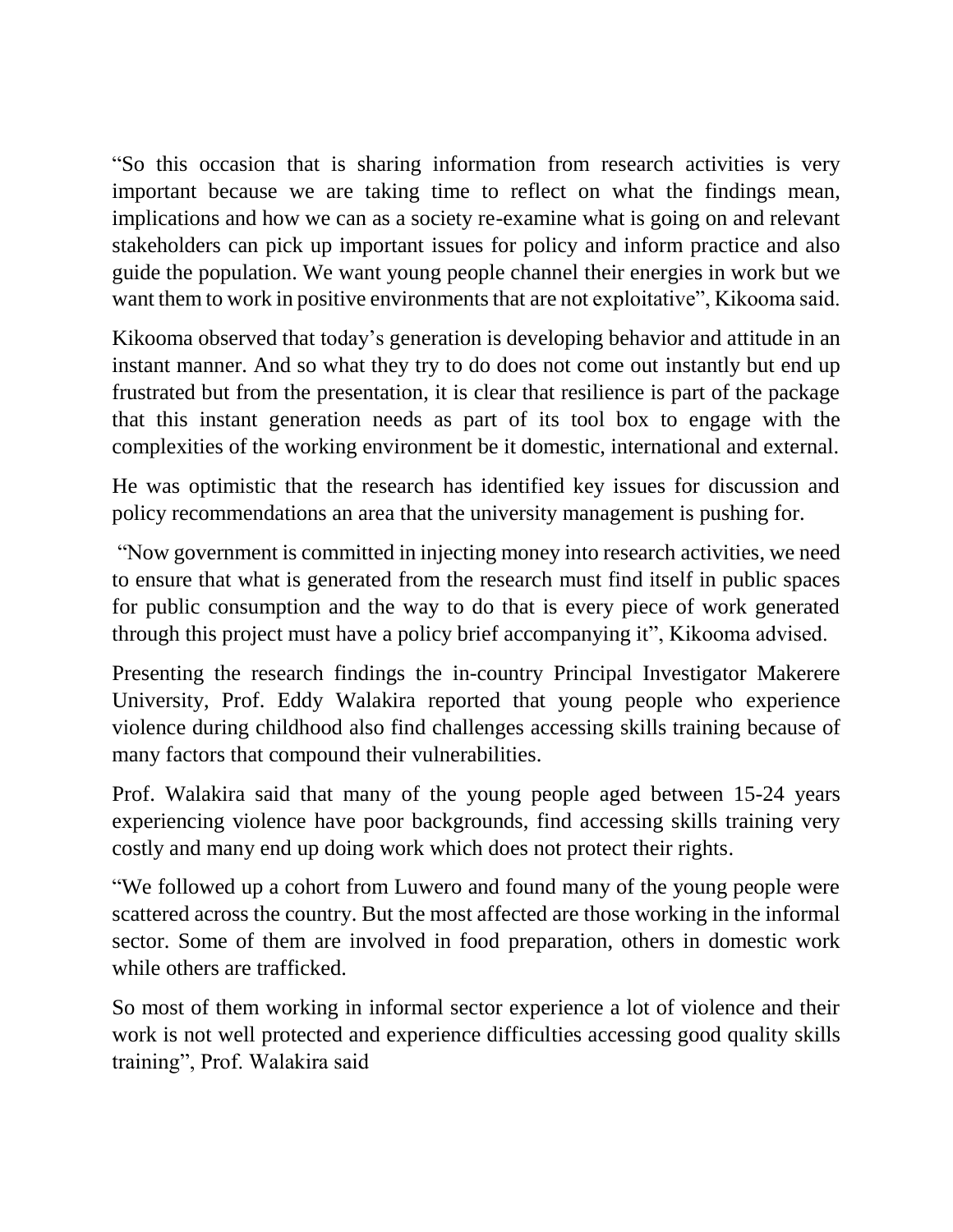Prof. Walakira said the driving factors of violence include growing up from poor background, and unprotective environment, dropping out of school earlier and therefore find it very difficult to access well-paying jobs and end up in the informal sector where many work without contracts and unspecified terms of payment and other violations including sexual abuse and denial of wages.

## **Skills training programs in Uganda**

Dr. Claire Tanton from the London School of Hygiene and Tropical Medicine UK explained that the study found out that positive environment in skills training and employment had potential to help young people to build resilience following adversity.

"We are in final stages of putting policy document around the three main themes of the project and will be tabling policy recommendations which have been developed in collaboration with the organizations involved this work."

The study according to Dr. Tanton found that the central region has fewer government aided skills training providers but with more of private skills providers because it has more of the urban concentration within the country. Other regions the study revealed has more of government aided with few private oriented and NGO providers.

In addition, majority of the rural areas were found to have a few technical and Vocational training institutions including skills training institutions which are not at higher level or more formal.

"So our proposals is that there is need for special package for the young people from rural areas to access skills training. There is also a need for special scholarships or funding especially girls and young people to access skills training", she said.

The other study recommendation according Dr. Tanton is the need to diversify the skills training components to include Psycho socio life skills and other opportunities to help young people adapt to the vulnerabilities and enable them have the best opportunity to transition into a productive working life.

Government skills training institutions were also found to be underpopulated even in areas where the need is big an issue that is revealing and needs to be attended to.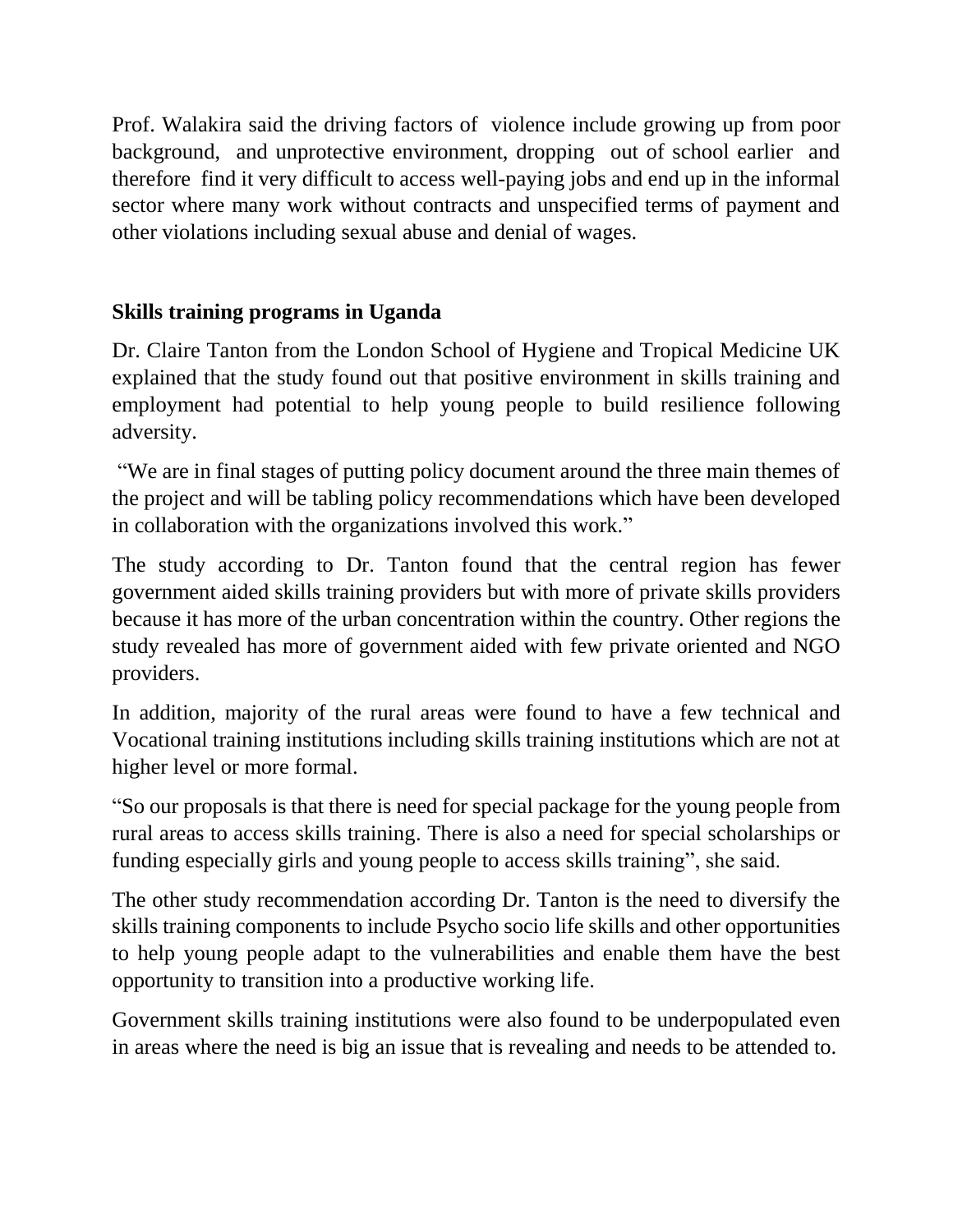One of the things from the study was that NGO skills driven institutions provides training that provides a shorter period to qualify, is less costly and in 3-6 months one is already out and can start earning implying that, there is need for flexibility in government aided institutions.

## **Inequality in schools completion**

Mr. Fred Kasalirwe from Makerere University School of Economics said young people in Uganda face challenges to completing education and the completion rates in formal education are low varying by region but low rates more pronounced in rural areas.

Kasalirwe reported that findings from a cohort study indicated that early adolescent characteristics, such as living with a biological parent, urban area school, family connectedness higher socio ecological status were responsible factors for school exit.

Risk factors such poor mental health, childhood violence exposures such as sexual violence, school violence and poly victimization were also associated with early exit from school

## **Human trafficking, forced labor, modern-day slavery and unfree labour**

The study also looked at human trafficking, forced labor, modern-day slavery unfree labour where force, fraud or coercion is used for purposes of exploitation.

Researchers reported that although there was little data on this subject the study encountered examples of forced labour indicators such as deceitful and forced recruitment, work and life under duress and impossibility of leaving the employer

The researchers conducted routine data from trafficking survivors and quantitative data from youth identified as trafficked by IOM and their partners , conducted semi structured interviews with survivors and key informant semi structured interviews.

"Pre-departure circumstances often include, poverty, parental death, family breakdown, parental alcohol misuse, child neglect, violence and lack of opportunities.

27% of the criminal cases were reported against children less than 10 years, 43% cases of sexual exploitation reported against young women aged 19-24 and forced labour of 88% and 81% of the cases of forced labour among adolescents and children respectively.